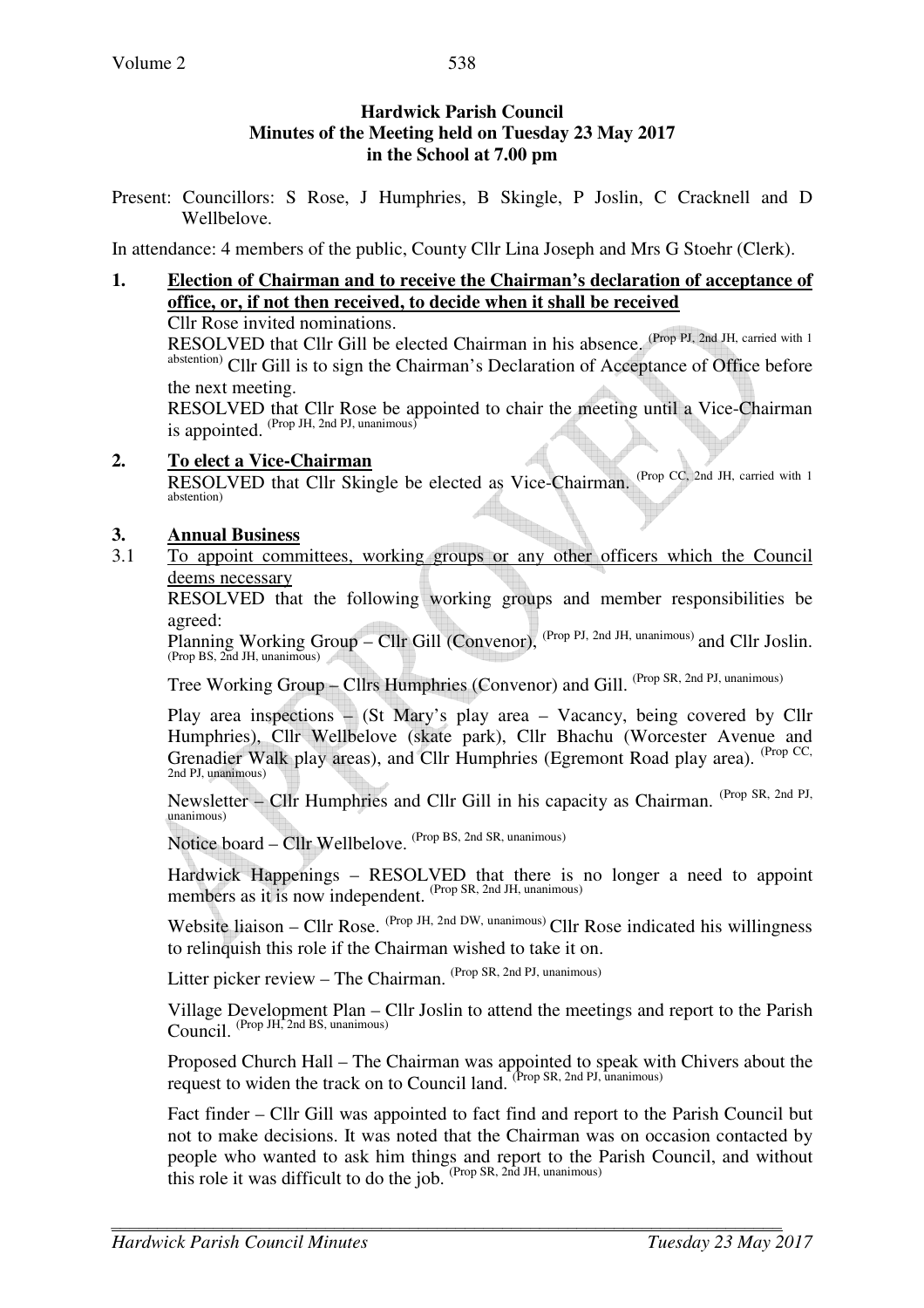#### Volume 2

539

Neighbourhood Plan Working Group – Cllrs Gill, Joslin and Bhachu

- 3.2 To appoint representatives on any other organisation or authority, which the Council deems necessary
	- Parish Paths Partnership Cllr Joslin. (Prop BS, 2nd SR, unanimous)

Coalition of Parish Councils – to represent the Parish Council and report back to meetings – Cllrs Rose, Gill and Joslin. <sup>(Prop BS, 2nd SR, unanimous)</sup>

Local liaison forum (Coton pressure group for busway) – to represent the Parish Council and report back to meetings - Cllrs Rose, Gill and Joslin. (Prop SR, 2nd PJ, unanimous)

SCDC Planning Forum - to represent the Parish Council and report back to meetings – Cllrs Rose, Gill and Joslin. (Prop BS, 2nd SR, unanimous)

New Community Hall Cllr Rose as the Parish Council's representative.

RESOLVED to note that the Group being formed by Hills, who would build the facility, to develop plans for the proposed new community hall would also include a Village Hall and Social Club Trustee, a representative from the Community Association, the District Councillor, a representative from the Village Plan and also the Scouts.

New Developments – Cllr Rose to liaise with developers, Councils and others in connection with S106 money for any developments in the village. (Prop BS, 2nd PJ, unanimous)

On a proposition by the Chairman, the meeting was briefly suspended at 7.22 pm to allow Martin Cassey to speak. The meeting re-opened at 7.23 pm.

RESOLVED to appoint Mr Martin Cassey progress the Community Bus Scheme and report to the Parish Council. (Prop PJ, 2nd SR, unanimous)

3.3 Annual Reviews – Standing Orders, Financial Regulations, Risk Assessment and other policies review

RESOLVED to change the dispensation policy to not extended the provisions of papragraph 4 to apply in the same way in the case of a "non-disclosable pecuniary interest" or a "non-pecuniary interest", as defined in the Code of Conduct. (Prop SR, 2nd JH, unanimous)

Standing Orders – RESOLVED to delete Clause 1m given the requirements of the Openness of Local Government Regulations 2014. (Prop BS, 2nd SR, unanimous)

## **Open public session including reports from the County and District Councillors**

Clare McGowan spoke to items 9.1 and 9.1.1 and requested that the Parish Council support the applications and either sign or co-sign the small grants whenever the funding body required it..

On a proposition by the Chairman, the order of business was varied to take item 9.1.1 at this point.

9.1.1 Request that the Parish Council assist with grant applications to other funding bodies either by submitting a joint or a sole application

RESOLVED to approve the request subject to checking that there were no onerous requirements such as undertaking repairs, or erosion of the Parish Council's rights. Cllr Skingle and the Clerk were appointed to do this and report to the Council if and when issues  $arise^{(Prop SR, 2nd CC, carried with 1 abstraction)}$ 

### **Open public session including reports from the County and District Councillors (continued)**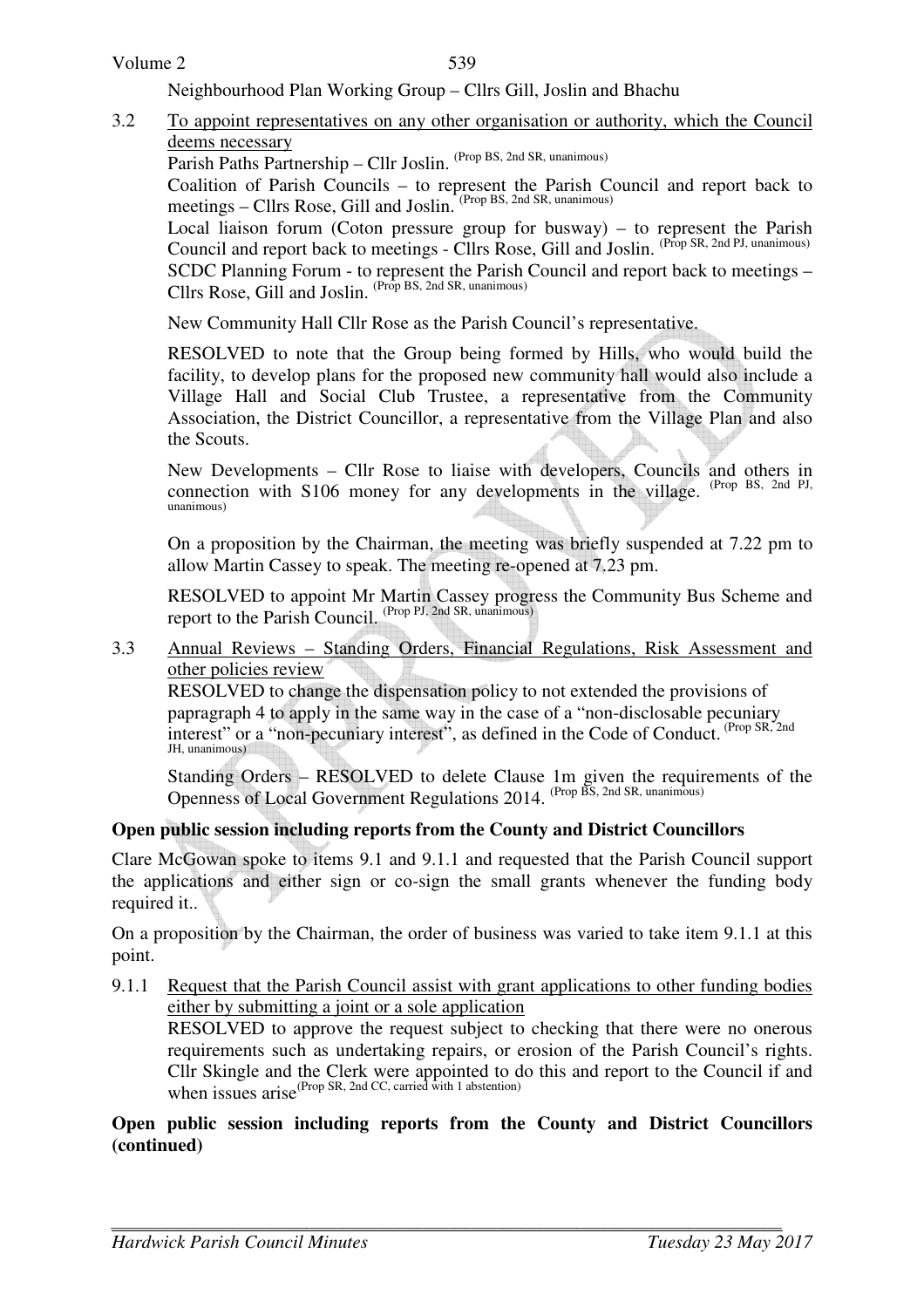Martin Cassey queried that there were no meeting papers on the website. The Clerk apologised and explained that this was due to lack of time.

County Cllr Lina Joseph arrived during this item.

Jeff Jones outlined the application for financial support for Hardwick Happenings and indicated his willingness to answer questions. The magazine is seeking to be financially secure. The advertising income was over £4000.00 and printing costs were £5866.00 per year.

County Cllr Lina Joseph reported on the first full council meeting chaired by Cllr Mandy Smith; community and partnership and the need to find ways of raising revenue and reviewing assets to maintain services; and her membership of the Environment Committee and Children's Committee. Cllr Joseph noted that health was a major concern in the village and will try to give support where she is able. She asked that the Parish Council appoint a representative or two to attend a working group of her parish councils.

Cllr Joseph was asked to support the Parish Council's position on the Cambourne to Cambridge busway. Cllr Joslin declared an interest in this matter as a resident of St Neots Road.)

## **4. To approve apologies for absence**

Apologies were received from Cllr Gill (out of parish) and District Cllr Grenville Chamberlain. Cllr Bhachu was absent.

# **5. Declaration of interests**<br>5.1 To receive declarations

5.1 To receive declarations of interests from councillors on items on the agenda and details of dispensations held

Cllr Skingle declared an interest in item 9.4 as a member of Hardwick Sports and Social Club, and the existence of his dispensation enabling him to speak and vote.

Cllr Skingle declared a non-pecuniary interest in item 10.1 as he lives within 400 yards of the proposed mast.

Cllr Humphries declared an interest as Scout Leader in item 9.3, and also the existence of her dispensation.

Cllrs Wellbelove, Rose and Cracknell declared a no pecuniary interest in item 9.4 as members of Hardwick Sports and Social Club.

Cllr Rose declared a non-pecuniary interest in item 10.1 as he lives within 400 yards of the proposed mast.

5.2 To receive written and grant any requests for dispensation as appropriate for items on this agenda

None.

# **6. To approve the minutes of the previous meeting**

RESOLVED that the minutes of the meeting on 25 April be approved and signed by the Chairman as a true record. (Prop SR, 2nd JH, unanimous)

- **7. To consider any applications to fill the casual vacancy** None.
- **8. To consider resolutions from the Annual Parish Meeting any applications for funding and the APM's recommendation**
- 8.1 Resolution that "The meeting calls for Hardwick residents and their elected representatives to press candidates in the forthcoming general election to articulate their support for, and pledge to promote the delivery of, a GP surgery together with supporting primary healthcare services in Hardwick within the lifetime of the next parliament."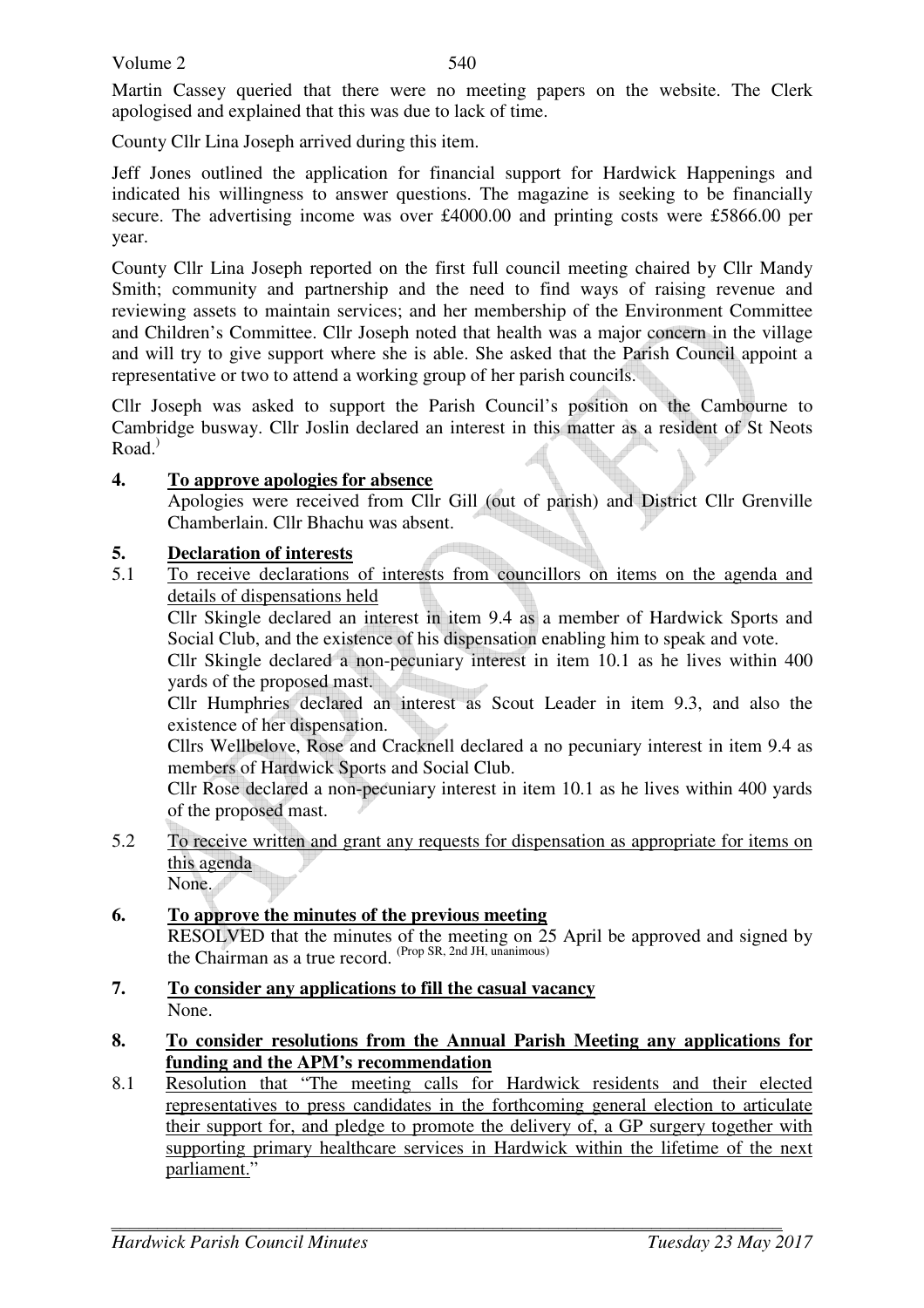The Clerk advised on Purdah.

RESOLVED that whilst the Parish Council supports the sentiment, it cannot press candidates as requested.

- 8.2 Resolution that the Parish Council grants funding to the following RESOLVED that the Parish Council approves the grants as follows subject to receipt of the completed application forms and checking by the Parish Council at a meeting:
- 8.2.1 Hardwick Brownies £250 (Prop SR, 2nd JH, unanimous)
- 8.2.2 Hardwick Play Parks £250 (Prop SR, 2nd JH, unanimous)
- 8.2.3 Hardwick Mother and Toddler Group £250 (Prop SR, 2nd JH, unanimous)
- 8.2.4 Hardwick Pre-school £250 (Prop SR, 2nd JH, unanimous)

## **9. Matters arising and carried forward from the last or previous meetings for discussion/decisions**

- 9.1 (5.1) Hardwick Play Parks
- 9.1.1 Request that the Parish Council assist with grant applications to other funding bodies either by submitting a joint or a sole application Taken earlier.
- 9.1.2 Query as to what does the Council want doing with the extra fencing panels left on site by Kompan

RESOLVED to consider the Handyman's report and as an employee was to be discussed to close the meeting to the public temporarily. The public left the meeting at 8.02pm.

RESOLVED that the spare fencing panels were currently being stored by Cllr Cracknell.

RESOLVED that as the Parish Council had been under the impression that the old fencing panels would be removed by the Handyman and that others could make use of them as firewood that the Handyman should remove them without further delay.

RESOLVED to order a skip at an approximate cost of £80.00 to dispose of the fencing if the Handyman could not dispose of the old fencing panels free of charge.

RESOLVED that the remaining fencing foundations were not considered to pose any risk and therefore could be left.

Members of the public re-joined the meeting at 8.10 pm.

9.2 (5.3) St Neots Road development application – update on application and outcome of discussions about healthcare in the village

RESOLVED to receive Cllr Rose's verbal report that he Parish Council had agreed to support the application subject to reasonable healthcare being provided. Martin Cassey and Cllr Rose had meet with the Bourn and Comberton surgeries and both had been receptive to introducing an outreach facility in Hardwick. There will be further follow up meetings. SCDC had assured Cllr Rose that it would assist the Parish Council by arranging and attending meetings. No guarantees had been given but progress had been made, so the Parish Council had supported the application.

On a proposition by the Chairman, the meeting was suspended at 8.14 pm to enable Martin Cassey to speak. Mr Cassey and Mrs Anne Jones were looking at options such as using the school community room with a waiting room outside. It would be necessary to escort the patient when it was time for their appointment.

RESOLVED that Cllr Rose report back to the Parish Council each month.

9.3 (5.4) New Community Centre – to consider setting up a working group and its membership and terms of reference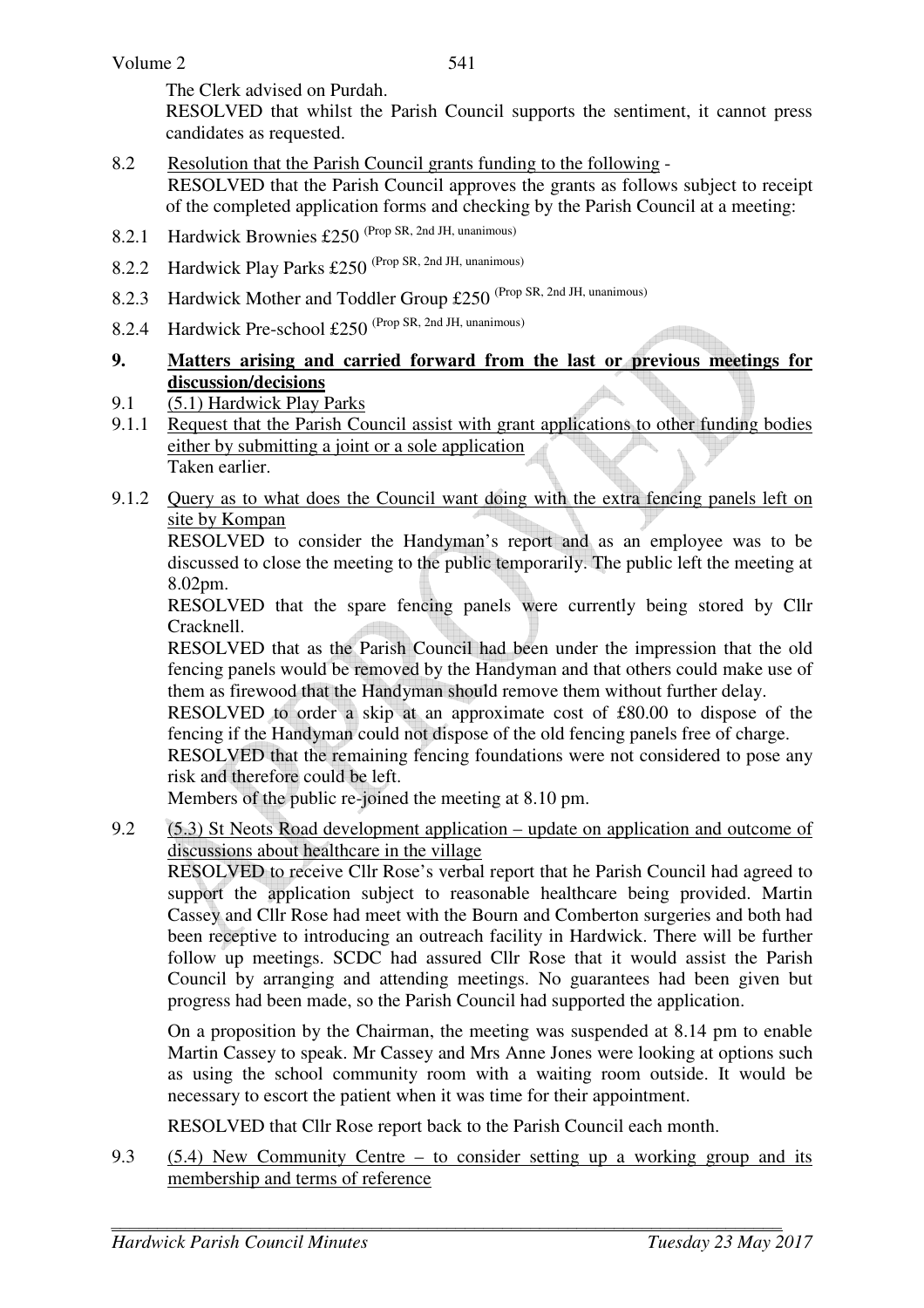Cllr Rose spoke to his previously circulated Trustees position which included the Trustees wish that the Parish Council to take on ownership of the new community centre subject to assurances

9.4 (5.6) HSSC Guttering – to consider quotations if received

RESOLVED as only one quote had been received and two were outstanding, given the pressing need to replace all the fascias to suspend financial regulations and accept the quotation from Coulsons for the guttering cleaning and repair and to delegate to the Clerk and the Chairman together to get Coulsons to also do the fascias resolving the matter expeditiously.

9.5 (6.2) Resident – use of hard courts and equipment by School club and children for practice

RESOLVED that Cllr Humphries should purchase a combination lock to secure the equipment against the fence. (Prop PJ, 2nd BS, unanimous)

9.6 (Jan 2017) Agency services options enquiry – consider advice received from CAPALC Noted.

## **10. Correspondence/communications received**

- 10.1 Norman Gillan consulting proposed communications mast near Hardwick RESOLVED to respond that the Parish Council would be interested to hear their plans for access to the site, as the land on either side of the concrete access is the Parish Council's. (Prop PJ, 2nd SR, unanimous)
- 10.2 Hardwick Happenings request for financial support

RESOLVED that in the event of the cessation of Hardwick Happenings any remaining funds be paid to the Parish Council, given that the Parish Council is making funds available to Hardwick Happenings. (Prop SR, 2nd JH, carried with 1 abstention)

RESOLVED that the Parish Council is not underwriting the magazine but considering the application for funding in the same way as it would for any other village group's application..

On a proposition by the Chairman, at 8,42 pm the meeting was briefly suspended and re-opened at 8.44 pm.

RESOLVED to grant the sum of £2400.00 to Hardwick Happenings by way of financial support. (Prop SR, 2nd JH, unanimous)

## **11. Planning Applications and Decision notices and tree works applications**

- 11.1 Planning applications received since the last meeting
- 11.1.1 S/1648/17/PN 50 Hall Drive Single storey side extension, two storey rear extension and conversion of garage to residential with minor internal alterations RESOLVED that the Parish Council supports the application. (Prop PJ, 2nd JH, carried with 2) abstentions)
- 11.1.2 S/1704/17/FL 23 Laxton Avenue Two storey side extension and single storey rear extension to dwelling RESOLVED that the Parish Council supports the application. (Prop PJ, 2nd JH, carried with 1) abstention)
- 11.1.3 S/1692/17/FL 8 Grace Crescent Proposed single storey front infill and internal alterations RESOLVED that the Parish Council makes no recommendation. (Prop PJ, 2nd JH, unanimous)
- 11.2 SCDC Decision Notices Details of planning permissions granted by SCDC or refusal notices since the last meeting can be viewed on the SCDC Planning Portal at http://plan.scambs.gov.uk/.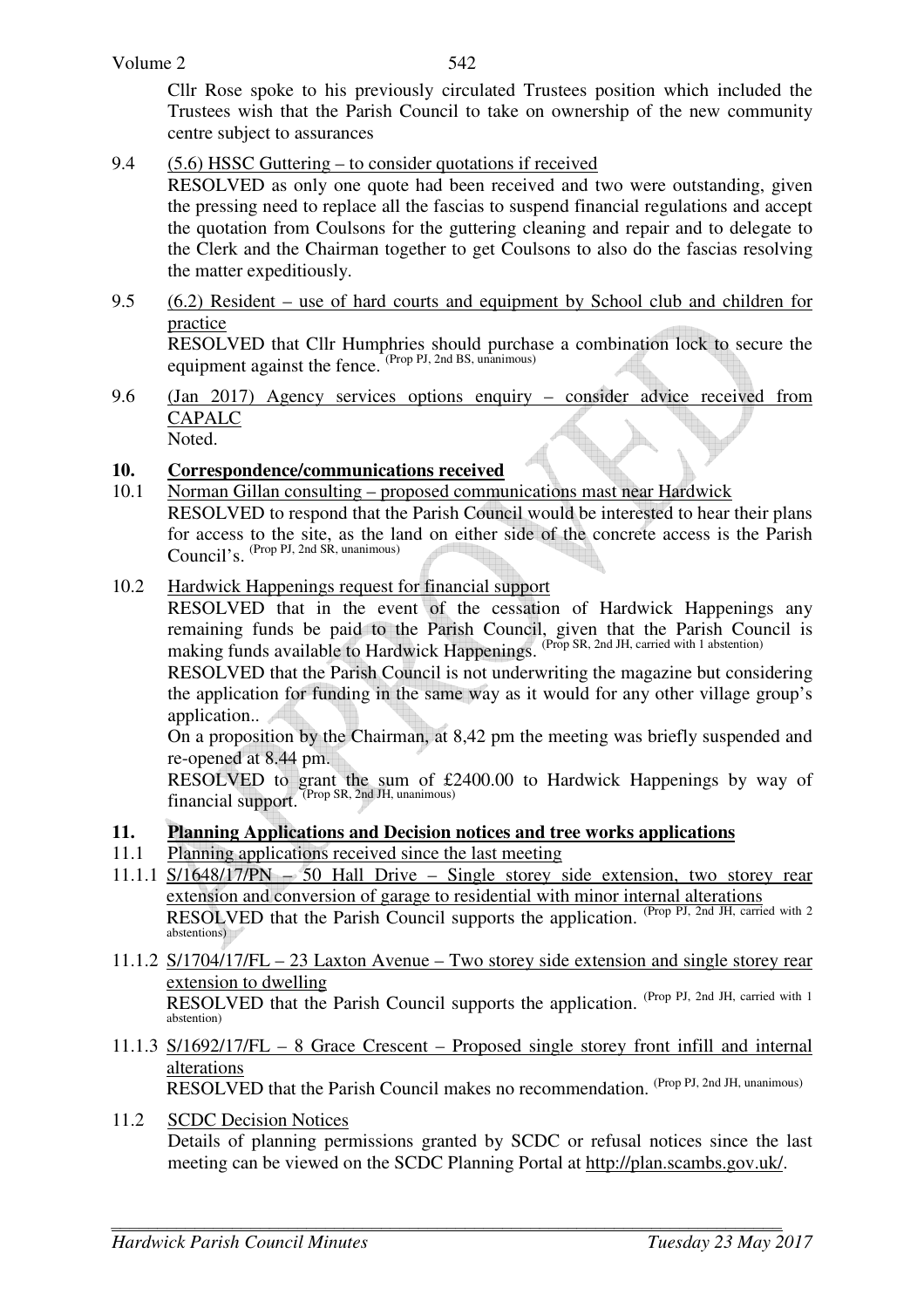Volume 2

11.2.1 S/0078/17/OL – Land to the north of 3 Worcester Avenue – Application for outline planning permission for a two storey detached dwelling with all matters reserved – Permission granted.

Noted.

- 11.2.2 S/0629/17/FL 303 St Neots Road New three bedroom dwelling to rear of 303 St Neots Road to replace previously approved new dwelling – Permission granted. Noted.
- 11.2.3 S/1088/17/PN The Hey, Main Street Prior notification for proposed grain store Prior approval not required. Noted.
- 11.3 Tree Works
- 11.3.1 S/1438/17/TC 44 Main Street No comment.

## **11.4. Members reports and items for information only**

 RESOLVED to receive Cllr Cracknell's verbal report on his and Mr Martin Cassey's meeting with Histon and Impington Parish Council. The background to their community bus was outlined. A charity owns the minibus. Copies of their annual accounts had been provided and were available at the meeting.

RESOLVED that the Parish Council should wait until SCDC offers money and the Parish Council will then look at the operation of the scheme, eg via a charity, or the paid manager, if appointed, could take this role on also.

At 8.57 pm on a proposition by the Chairman, the meeting was suspended to enable Martin Cassey to comment. Histon and Impington Parish Council operates under S19. S22 could be used. There are funds from Grace Crescent of £45,000 and from St Neots Road of £30,000 for this project.

This will be an agenda item for the next meeting.

## **12. Finance, procedure and risk assessment**

12.1 To consider any quotes for urgent work required because of risk and Clerk's use of delegated powers

None.

- 12.2 To receive play areas and skate park inspection reports RESOLVED to note that the skate park rivets are now becoming loose and to await the RoSPA reports.
- 12.3 To receive the financial report and approve the payment of bills

RESOLVED that the payments as listed in the finance report should be paid. (Prop PJ, 2nd) JH, unanimous)

| Kompan (Play area fence)                            | £7697.38 |
|-----------------------------------------------------|----------|
| Playsafety Ltd (RoSPA inspection)                   | £399.00  |
| Herts and Cambs Grounds Maintenance (Grass cutting) | £336.00  |
| Cambs Cricket Ltd (Vertidrain)                      | £400.00  |
| Canalbs Ltd (Internal audit)                        | £273.85  |
| Ridgeons (Bench stain)                              | £19.31   |
| Salary                                              | £170.10  |
| Salary                                              | £90.36   |
| LGS Services (Admin support)                        | £1293.85 |
| NEST (Pension) (DD)                                 | £162.23  |
|                                                     |          |

Credits, including the precept and bank interest, were noted.